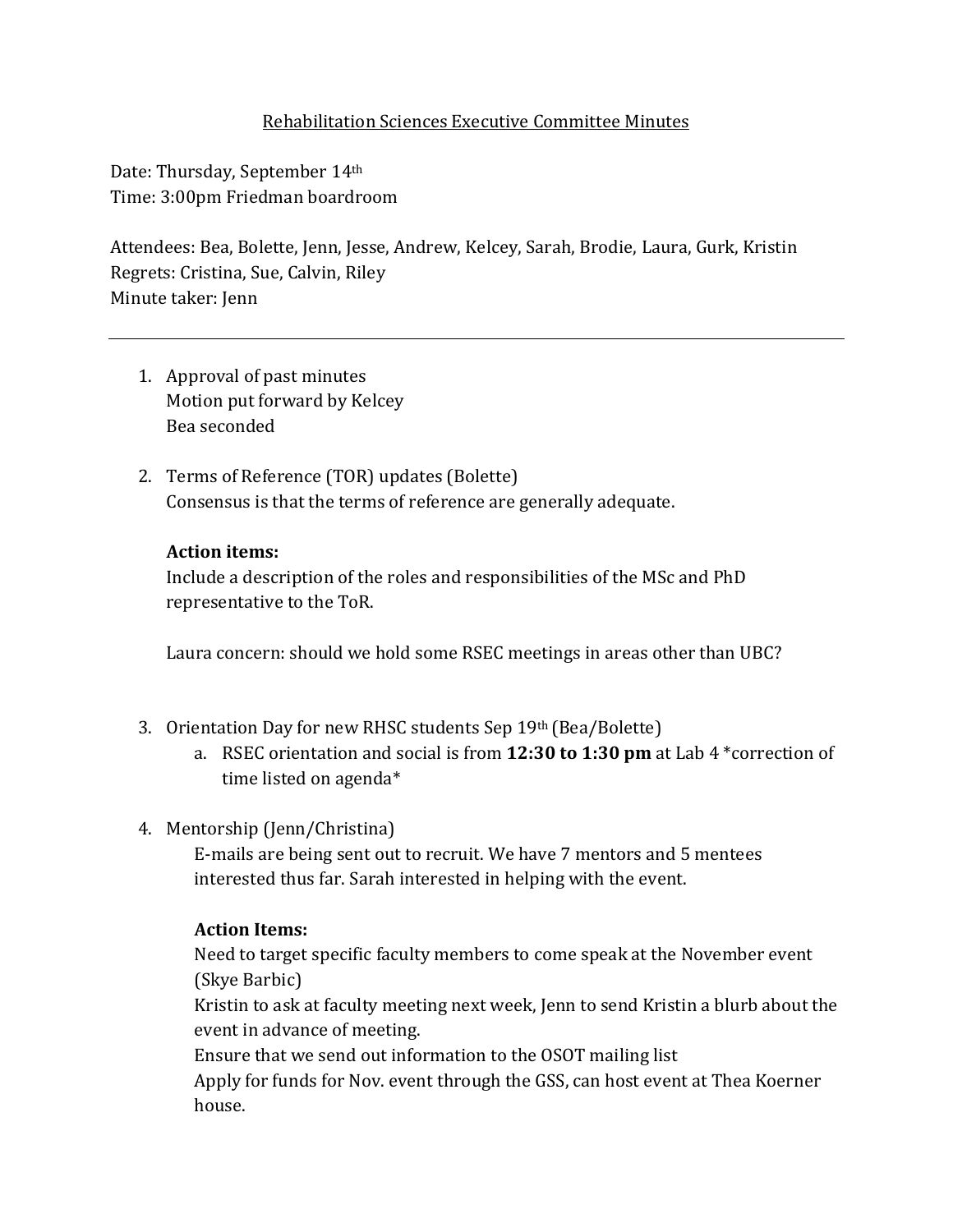- 5. Community outreach idea (Jesse)
	- a. Terry Fox Run is this Sunday, RHSC team is meeting at the registration desk. We have 1275\$ fundraised! Go team!
- 6. RSEC 2017 2018 (Bea/Bolette)
	- a. Update on Member Survey

# **Action items:**

If you want to give up or switch any roles, let Bolette know before Tuesday

b. Recruitment of new members including postdoc:

## **Action items:**

Come to the incoming student social next week. We especially want to target MScs, OTs, and people in our south locations.

Laura to contact OSOT faculty members to ask them for help in recruiting new students

We will hold a kick-off RSEC social event Sept 28<sup>th</sup> (tentative date. If you have fun ideas for the event let Calvin know

- 7. RHSC Research day (Bolette, Laura, Calvin, Bea)
	- a. Scientific Committee update

14 submissions thus far, deadline has been extended to next Monday. Kristin notes that Sept 1 is a tricky deadline, next year we should aim for Sept 15<sup>th</sup> Also as a note- the BC physio forum has asked for submissions from our students, an e-mail will circulate about this meeting, abstract deadline is late October

**Action Items:** Scientific committee to meet in 2 weeks and notify people who have submitted abstracts about acceptance.

Hold a research-day specific RSEC meeting  $\sim$  1-2 weeks before the event to have the scientific committee delegate smaller tasks. Jenn will send out doodle poll for meeting to happen 1-2 weeks prior to Rsrch day

- 8. Social media/Newsletter (Gurk)
	- a. Plan for newsletters going forward Next newsletter to go out December 1st
	- b. Twitter accounts –

Jesse to take over social media platforms.

#### **Action Items:**

Jesse and Gurk to ensure that twitter account matches the UBC guidelines